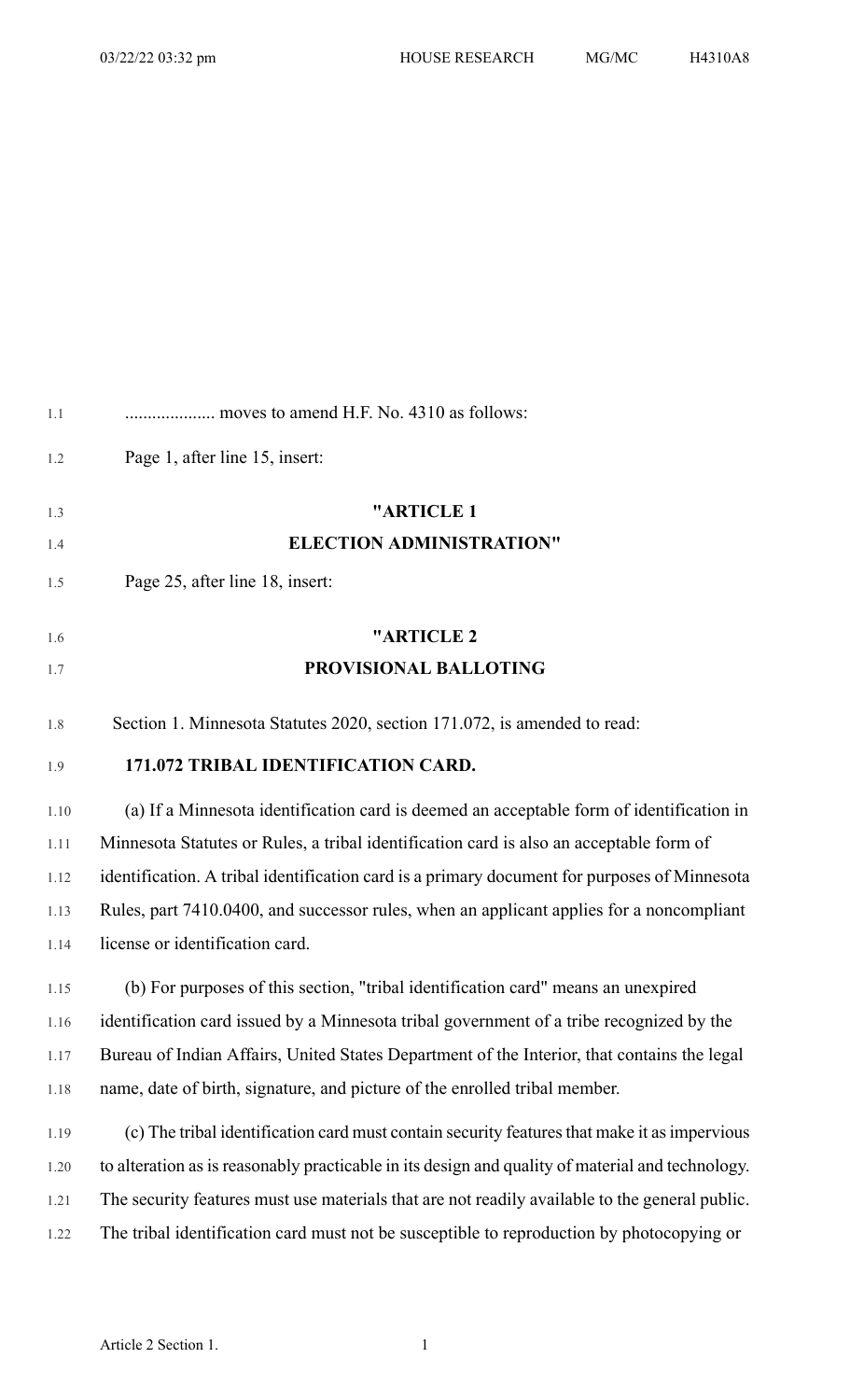2.1 simulation and must be highly resistant to data or photograph substitution and other 2.2 tampering. 2.3 (d) Except as provided in paragraph (a), the requirements of this section do not apply: 2.4  $(1)$  except as provided in paragraph  $(a)$ , to an application for a driver's license or Minnesota 2.5 identification card under this chapter; or  $(2)$  to tribal identification cards used to prove an 2.6 individual's residence for purposes of section 201.061, subdivision 3. 2.7 Sec. 2. Minnesota Statutes 2020, section 201.061, subdivision 1a, is amended to read: 2.8 Subd. 1a. **Incomplete registration by mail.** If the county auditor determinesthat a voter 2.9 who has submitted a voter registration application by mail has not previously voted in this 2.10 state for a federal office and has also not presented a document authorized for election day 2.11 registration in section 201.061, subdivision 3, to the county auditor, and the county auditor 2.12 is unable to verify the voter's driver's license, state identification, or last four digits of the

2.13 voter's Social Security number as provided by the voter on the voter registration application

- 2.14 whether the voter is eligible to vote, then the county auditor must notify the voter that the
- 2.15 registration is incomplete and to complete registration by using one of the following methods:
- 2.16 (1) presenting to the auditor submitting a completed voter registration application more 2.17 than 20 days before the election a document authorized for election day registration in 2.18 section  $201.061$ , subdivision 3;

2.19 (2) registering in person before or on election day; or

- 2.20 (3) if voting by absentee ballot or by mail, following election day registration procedures 2.21 for absentee voters as described in section 203B.04, subdivision  $4\frac{1}{2}$  or
- 2.22 (4) providing proof of residence by any of the methods authorized for election day 2.23 registration in section 201.061, subdivision 3.

2.24 Sec. 3. Minnesota Statutes 2020, section 201.061, subdivision 3, is amended to read:

- 2.25 Subd. 3. **Election day registration.** (a) An individual who is eligible to vote may register 2.26 on election day by appearing in person at the polling place for the precinct in which the 2.27 individual maintains residence, by and completing a voter registration application, making 2.28 an oath in the form prescribed by the secretary of state and providing proof of residence. 2.29 An individual may prove residence for purposes of registering by:
- 2.30 (1) presenting a driver's license or Minnesota identification card issued pursuant to 2.31 section 171.07;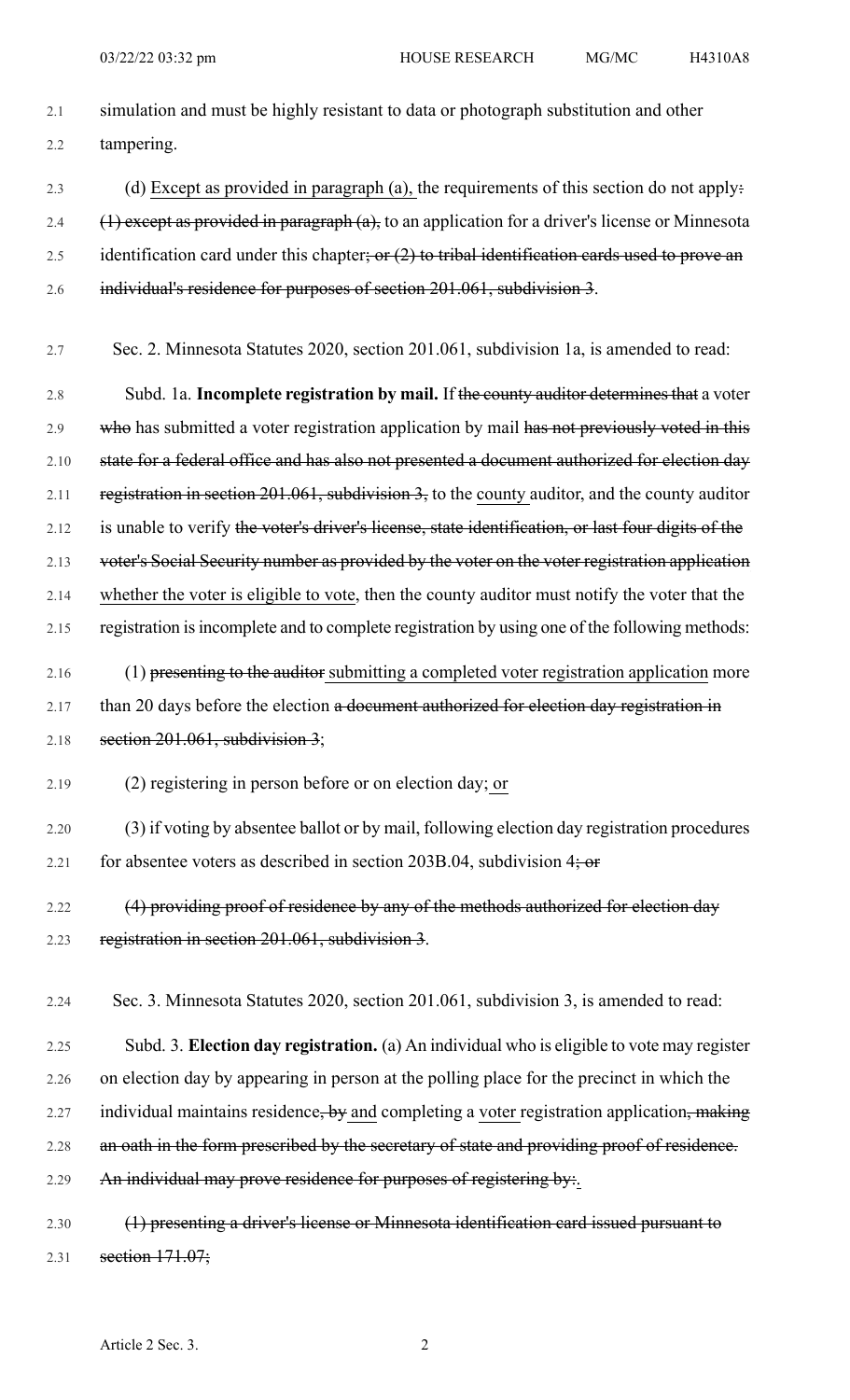3.1 (2) presenting any document approved by the secretary of state as proper identification;

3.2 (3) presenting one of the following:

- 3.3 (i) a current valid student identification card from a postsecondary educational institution
- 3.4 in Minnesota, if a list of students from that institution has been prepared under section
- 3.5 135A.17 and certified to the county auditor in the manner provided in rules of the secretary
- 3.6 of state; or
- 3.7 (ii) a current student fee statement that contains the student's valid address in the precinct 3.8 together with a picture identification card; or
- 3.9 (4) having a voter who is registered to vote in the precinct, or an employee employed 3.10 by and working in a residential facility in the precinct and vouching for a resident in the 3.11 facility, sign an oath in the presence of the election judge vouching that the voter or employee 3.12 personally knows that the individual is a resident of the precinct. A voter who has been 3.13 vouched for on election day may not sign a proof of residence oath vouching for any other 3.14 individual on that election day. A voter who is registered to vote in the precinct may sign 3.15 up to eight proof-of-residence oaths on any election day. This limitation does not apply to 3.16 an employee of a residential facility described in this clause. The secretary of state shall 3.17 provide a form for election judges to use in recording the number of individuals for whom 3.18 a voter signs proof-of-residence oaths on election day. The form must include space for the 3.19 maximum number of individuals for whom a voter may sign proof-of-residence oaths. For 3.20 each proof-of-residence oath, the form must include a statement that the individual: (i) is 3.21 registered to vote in the precinct or is an employee of a residential facility in the precinct, 3.22 (ii) personally knows that the voter is a resident of the precinct, and (iii) is making the 3.23 statement on oath. The form must include a space for the voter's printed name, signature, 3.24 telephone number, and address.
- 3.25 The oath required by this subdivision and Minnesota Rules, part 8200.9939, must be 3.26 attached to the voter registration application.
- 3.27 (b) The operator of a residential facility shall prepare a list of the names of its employees 3.28 currently working in the residential facility and the address of the residential facility. The 3.29 operator shall certify the list and provide it to the appropriate county auditor no less than 3.30 20 days before each election for use in election day registration.
- 3.31 (c) "Residential facility" means transitional housing as defined in section 256E.33, 3.32 subdivision 1; a supervised living facility licensed by the commissioner of health under 3.33 section 144.50, subdivision 6; a nursing home as defined in section 144A.01, subdivision 3.34 5; a residence registered with the commissioner of health as a housing with services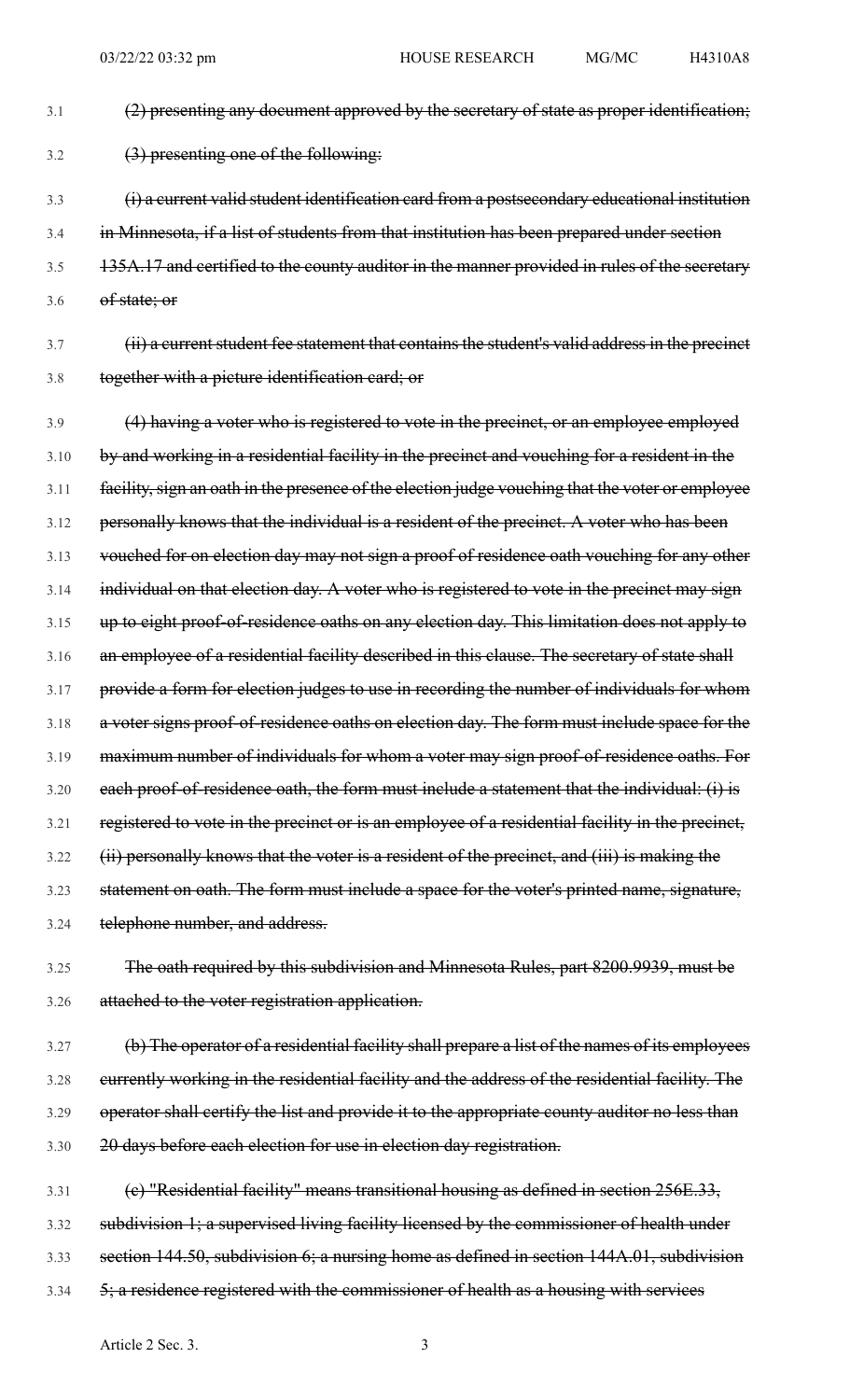| 4.1  | establishment as defined in section 144D.01, subdivision 4; a veterans home operated by       |
|------|-----------------------------------------------------------------------------------------------|
| 4.2  | the board of directors of the Minnesota Veterans Homes under chapter 198; a residence         |
| 4.3  | licensed by the commissioner of human services to provide a residential program as defined    |
| 4.4  | in section 245A.02, subdivision 14; a residential facility for persons with a developmental   |
| 4.5  | disability licensed by the commissioner of human services under section 252.28; setting       |
| 4.6  | authorized to provide housing support as defined in section 256I.03, subdivision 3; a shelter |
| 4.7  | for battered women as defined in section 611A.37, subdivision 4; or a supervised publicly     |
| 4.8  | or privately operated shelter or dwelling designed to provide temporary living                |
| 4.9  | accommodations for the homeless.                                                              |
| 4.10 | (d) For tribal band members, an individual may prove residence for purposes of                |
| 4.11 | registering by:                                                                               |
|      |                                                                                               |
| 4.12 | (1) presenting an identification card issued by the tribal government of a tribe recognized   |
| 4.13 | by the Bureau of Indian Affairs, United States Department of the Interior, that contains the  |
| 4.14 | name, address, signature, and picture of the individual; or                                   |
| 4.15 | (2) presenting an identification card issued by the tribal government of a tribe recognized   |
| 4.16 | by the Bureau of Indian Affairs, United States Department of the Interior, that contains the  |

4.18 listed in Minnesota Rules, part 8200.5100, subpart 2, item B. For purposes of registration

4.17 name, signature, and picture of the individual and also presenting one of the documents

4.19 under this subdivision, the voter registration application must be printed on or affixed to a

4.20 provisional ballot envelope and contain the information required by section 201.071,

4.21 subdivision 1. An individual who registers on election day is entitled to cast a provisional 4.22 ballot pursuant to section 204C.135.

4.23  $\textbf{(e)}$  (b) A county, school district, or municipality may require that an election judge 4.24 responsible for election day registration initial each completed registration application.

4.25 Sec. 4. Minnesota Statutes 2020, section 201.061, subdivision 4, is amended to read:

4.26 Subd. 4. **Registration by election judges; procedures.** Registration at the polling place 4.27 on election day shall be conducted by the election judges. Before registering an individual 4.28 to vote at the polling place, the election judge must review any list of absentee election day 4.29 registrants provided by the county auditor or municipal clerk to see if the person has already 4.30 voted by absentee ballot. If the person's name appears on the list, the election judge must 4.31 not allow the individual to register or to vote in the polling place. The election judge who 4.32 registers an individual at the polling place on election day shall not handle that voter's ballots 4.33 at any time prior to the opening of the ballot box after the voting ends. Registration 4.34 applications and forms for oaths shall be available at each polling place. If an individual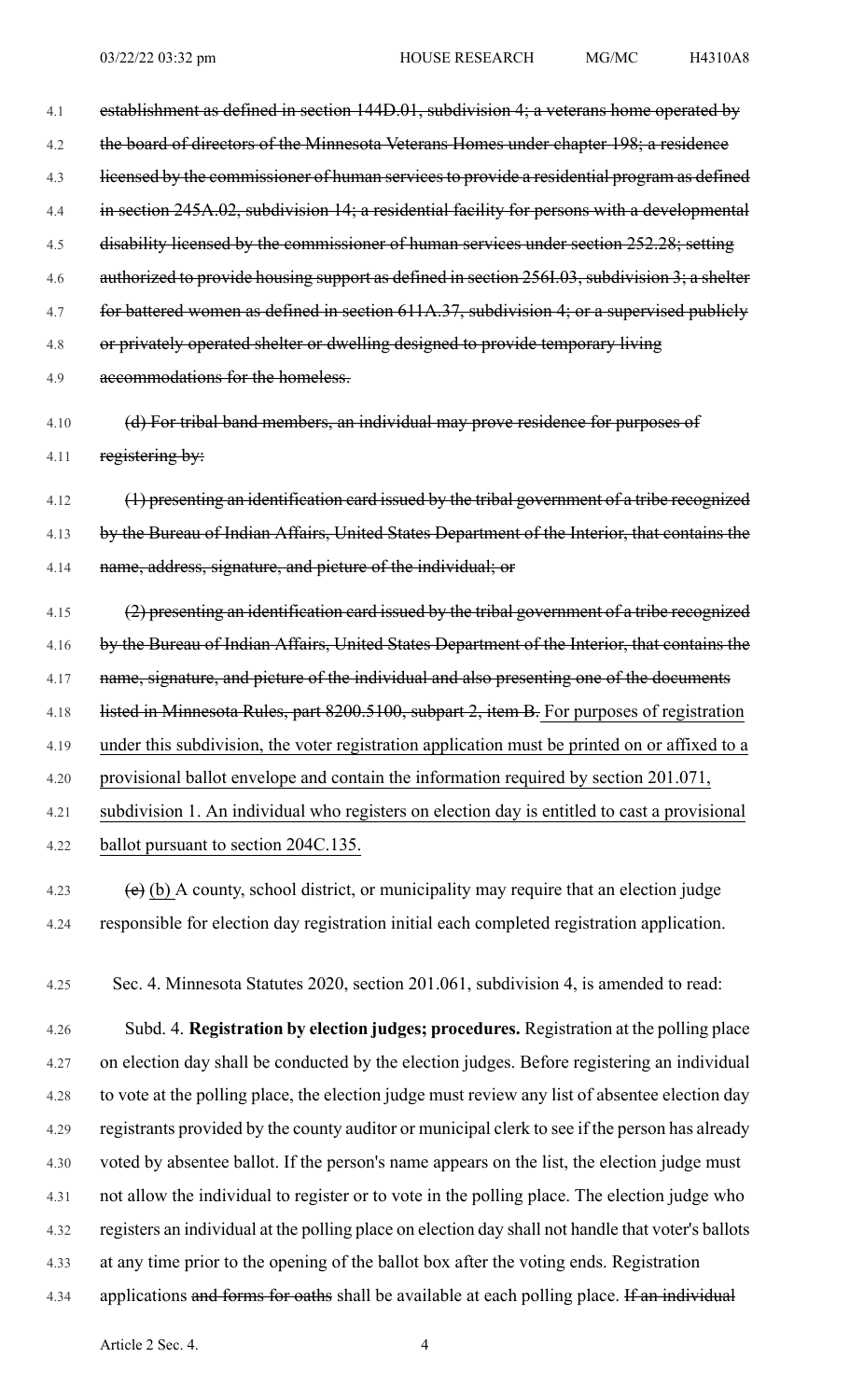5.1 who registers on election day proves residence by oath of a registered voter, the form 5.2 containing the oath shall be attached to the individual's registration application. Registration 5.3 applications completed on election day shall be forwarded to the county auditor who shall 5.4 add the name of each voter to the registration system unless the information forwarded is 5.5 substantially deficient. A county auditor who finds an election day registration substantially 5.6 deficient shall give written notice to the individual whose registration is found deficient. 5.7 An election day registration shall not be found deficient solely because the individual who 5.8 provided proof of residence was ineligible to do so.

5.9 Sec. 5. Minnesota Statutes 2020, section 201.121, subdivision 1, is amended to read:

5.10 Subdivision 1. **Entry of registration information.** (a) At the time a voter registration 5.11 application is properly completed, submitted, and received in accordance with sections 5.12 201.061 and 201.071, the county auditor shall enter the information contained on it into the 5.13 statewide registration system. Voter registration applications completed before election day 5.14 must be entered into the statewide registration system within ten days after they have been 5.15 submitted to the county auditor. Voter registration applications completed on election day 5.16 must be entered into the statewide registration system within 42 as soon as possible, but no 5.17 later than three days after the election<del>, unless the county auditor notifies the secretary of</del> 5.18 state before the deadline has expired that the deadline will not be met. Upon receipt of a 5.19 notification under this paragraph, the secretary of state must extend the deadline for that 5.20 county auditor by an additional 28 days. The secretary of state may waive a county's 5.21 obligations under this paragraph if, on good cause shown, the county demonstrates its 5.22 permanent inability to comply.

5.23 The secretary of state must post data on each county's compliance with this paragraph on 5.24 the secretary of state's website including, as applicable, the date each county fully complied 5.25 or the deadline by which a county's compliance must be complete.

5.26 (b) Upon receiving a completed voter registration application, the secretary of state may 5.27 electronically transmit the information on the application to the appropriate county auditor 5.28 as soon as possible for review by the county auditor before final entry into the statewide 5.29 registration system. The secretary of state may mail the voter registration application to the 5.30 county auditor.

5.31 (c) Within ten days after the county auditor has entered information from a voter 5.32 registration application into the statewide registration system, the secretary of state shall 5.33 compare the voter's name, date of birth, and driver's license number, state identification 5.34 number, or the last four digits of the Social Security number with the same information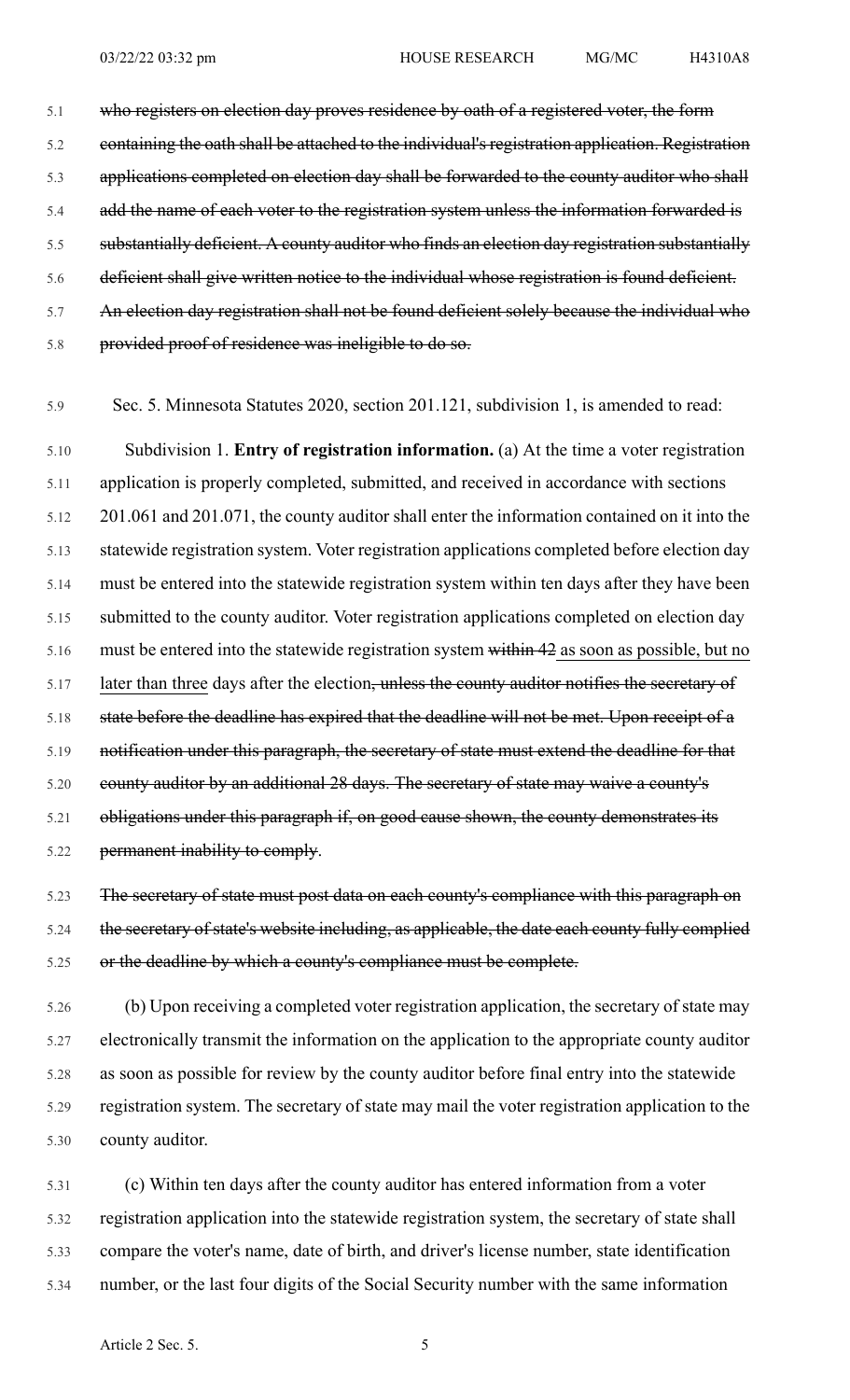- 6.1 contained in the Department of Public Safety database. For applicationsreceived on election 6.2 day, this must be completed within three days after the county auditor or municipal clerk 6.3 has entered the information into the statewide voter registration system.
- 6.4 (d) The secretary of state shall provide a report to the county auditor on a weekly basis 6.5 that includes a list of voters whose name, date of birth, or identification number have been 6.6 compared with the same information in the Department of Public Safety database and cannot 6.7 be verified as provided in this subdivision. The report must list separately those voters who 6.8 have submitted a voter registration application by mail and have not voted in a federal 6.9 election in this state. For the six days following an election, the secretary of state must 6.10 provide this report daily to county auditors and municipal clerks.
- 6.11 (e) The county auditor shall compile a list of voters for whom the county auditor and 6.12 the secretary of state are unable to conclude that information on the voter registration 6.13 application and the corresponding information in the Department of Public Safety database 6.14 relate to the same person.
- 6.15 (f) The county auditor shall send a notice of incomplete registration to any voter whose 6.16 name appears on the list and change the voter's status to "incomplete." A voter who receives 6.17 a notice of incomplete registration from the county auditor may either provide the information 6.18 required to complete the registration at least 21 days before the next election or at the polling 6.19 place on election day.
- 6.20 Sec. 6. Minnesota Statutes 2021 Supplement, section 201.225, subdivision 2, is amended 6.21 to read:
- 6.22 Subd. 2. **Technology requirements.** An electronic roster must:
- 6.23 (1) be able to be loaded with a data file that includes voter registration data in a file 6.24 format prescribed by the secretary of state;
- 6.25 (2) allow for data to be exported in a file format prescribed by the secretary of state;
- 6.26 (3) allow for data to be entered manually or by scanning a Minnesota driver's license or 6.27 identification card to locate a voter record or populate a voter registration application that 6.28 would be printed and signed and dated by the voter. The printed registration application 6.29 can be either a printed form, labels printed with voter information to be affixed to a preprinted 6.30 form, or a combination of both and affixed to the provisional ballot envelope;
- 6.31 (4) allow an election judge to update data that was populated from a scanned driver's 6.32 license or identification card;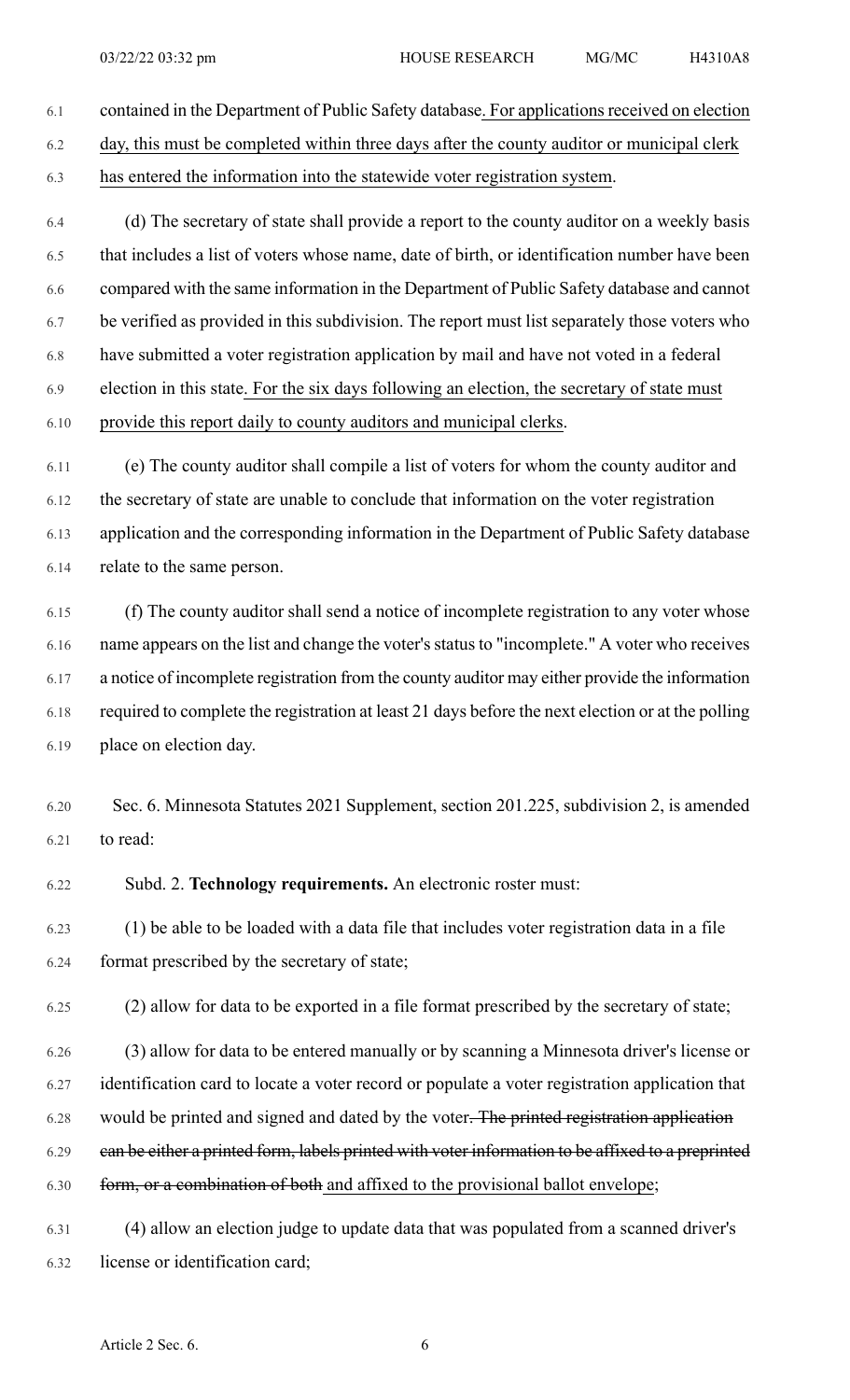7.1 (5) cue an election judge to ask for and input data that is not populated from a scanned 7.2 driver's license or identification card that is otherwise required to be collected from the voter 7.3 or an election judge;

7.4 (6) immediately alert the election judge if the voter has provided information that indicates 7.5 that the voter is not eligible to vote;

7.6 (7) immediately alert the election judge if the electronic roster indicates that a voter has 7.7 already voted in that precinct, the voter's registration status is challenged, or it appears the 7.8 voter resides in a different precinct;

7.9 (8) provide immediate instructions on how to resolve a particular type of challenge when 7.10 a voter's record is challenged;

7.11 (9) provide for a printed voter signature certificate, containing the voter's name, address 7.12 of residence, date of birth, voter identification number, the oath required by section 204C.10, 7.13 and a space for the voter's original signature. The printed voter signature certificate can be 7.14 either a printed form or a label printed with the voter's information to be affixed to the oath;

- 7.15 (10) contain only preregistered voters within the precinct, and not contain preregistered 7.16 voter data on voters registered outside of the precinct;
- 7.17 (11) be only networked within the polling location on election day, except for the purpose 7.18 of updating absentee ballot records;
- 7.19 (12) meet minimum security, reliability, and networking standards established by the 7.20 Office of the Secretary of State in consultation with the Department of Information 7.21 Technology Services;
- 7.22 (13) be capable of providing a voter's correct polling place; and

7.23 (14) perform any other functions necessary for the efficient and secure administration 7.24 of the participating election, as determined by the secretary of state.

7.25 Electronic rosters used only for election day registration do not need to comply with clauses 7.26 (1), (8), and (10). Electronic rosters used only for preregistered voter processing do not need 7.27 to comply with clauses (4) and (5).

- 7.28 Sec. 7. Minnesota Statutes 2020, section 201.225, subdivision 5, is amended to read:
- 7.29 Subd. 5. **Election day.** (a) Precincts may use electronic rosters for election day
- 7.30 registration, to process preregistered voters, or both. The printed election day registration
- 7.31 applications must be reviewed when electronic records are processed in the statewide voter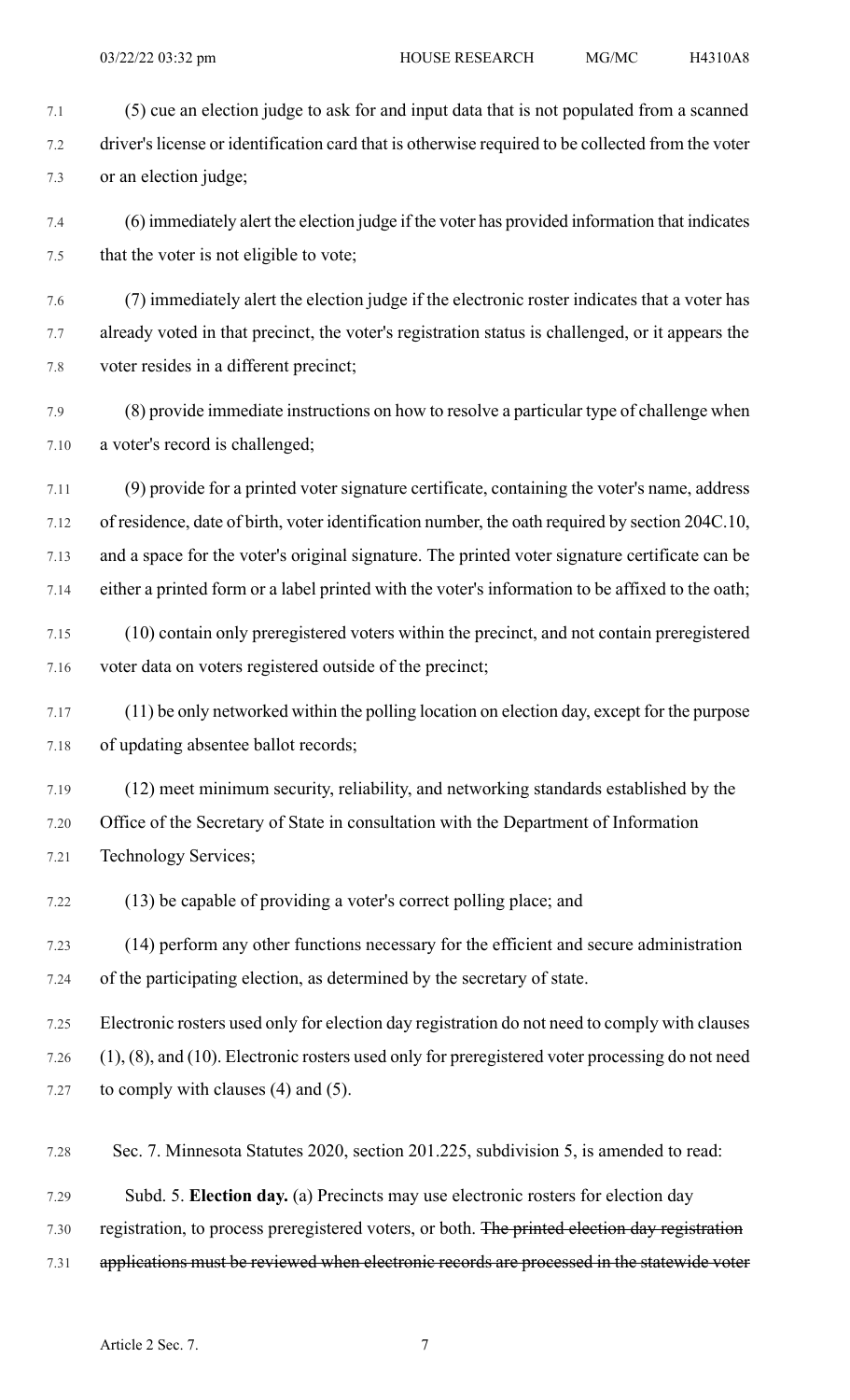- 8.1 registration system. The election judges shall determine the number of ballots to be counted 8.2 by counting the number of original voter signature certificates or the number of voter receipts. 8.3 (b) Each precinct using electronic rosters shall have a paper backup system approved 8.4 by the secretary of state present at the polling place to use in the event that the election
- 8.5 judges are unable to use the electronic roster.

8.6 Sec. 8. Minnesota Statutes 2020, section 203B.04, subdivision 4, is amended to read:

8.7 Subd. 4. **Registration at time of application.** An eligible voter who is not registered 8.8 to vote but who is otherwise eligible to vote by absentee ballot may register by including 8.9 submitting a completed voter registration application with the absentee ballot. The individual 8.10 shall present proof of residence as required by section 201.061, subdivision 3, to the 8.11 individual who witnesses the marking of the absentee ballots If the absentee ballot and voter 8.12 registration application are returned by mail, the voter registration must be placed into the 8.13 return envelope along with the signature envelope. A military voter, as defined in section 8.14 203B.01, may register in this manner if voting pursuant to sections 203B.04 to 203B.15, or 8.15 may register pursuant to sections 203B.16 to 203B.27.

8.16 Sec. 9. Minnesota Statutes 2020, section 203B.07, subdivision 3, is amended to read:

8.17 Subd. 3. **Eligibility certificate.** A certificate of eligibility to vote by absentee ballot 8.18 shall be printed on the back of the return envelope. The certificate shall contain space for 8.19 the voter's Minnesota driver's license number, state identification number, or the last four 8.20 digits of the voter's Social Security number, or to indicate that the voter does not have one 8.21 of these numbers. The space must be designed to ensure that the voter provides the same 8.22 type of identification as provided on the voter's absentee ballot application for purposes of 8.23 comparison. The certificate must also contain a statement to be signed and sworn by the 8.24 voter indicating that the voter meets all of the requirements established by law for voting 8.25 by absentee ballot and space for a statement signed by a person who is registered to vote in 8.26 Minnesota or by a notary public or other individual authorized to administer oaths stating 8.27 that:

8.28 (1) the ballots were displayed to that individual unmarked; and

8.29 (2) the voter marked the ballots in that individual's presence without showing how they 8.30 were marked, or, if the voter was physically unable to mark them, that the voter directed 8.31 another individual to mark them; and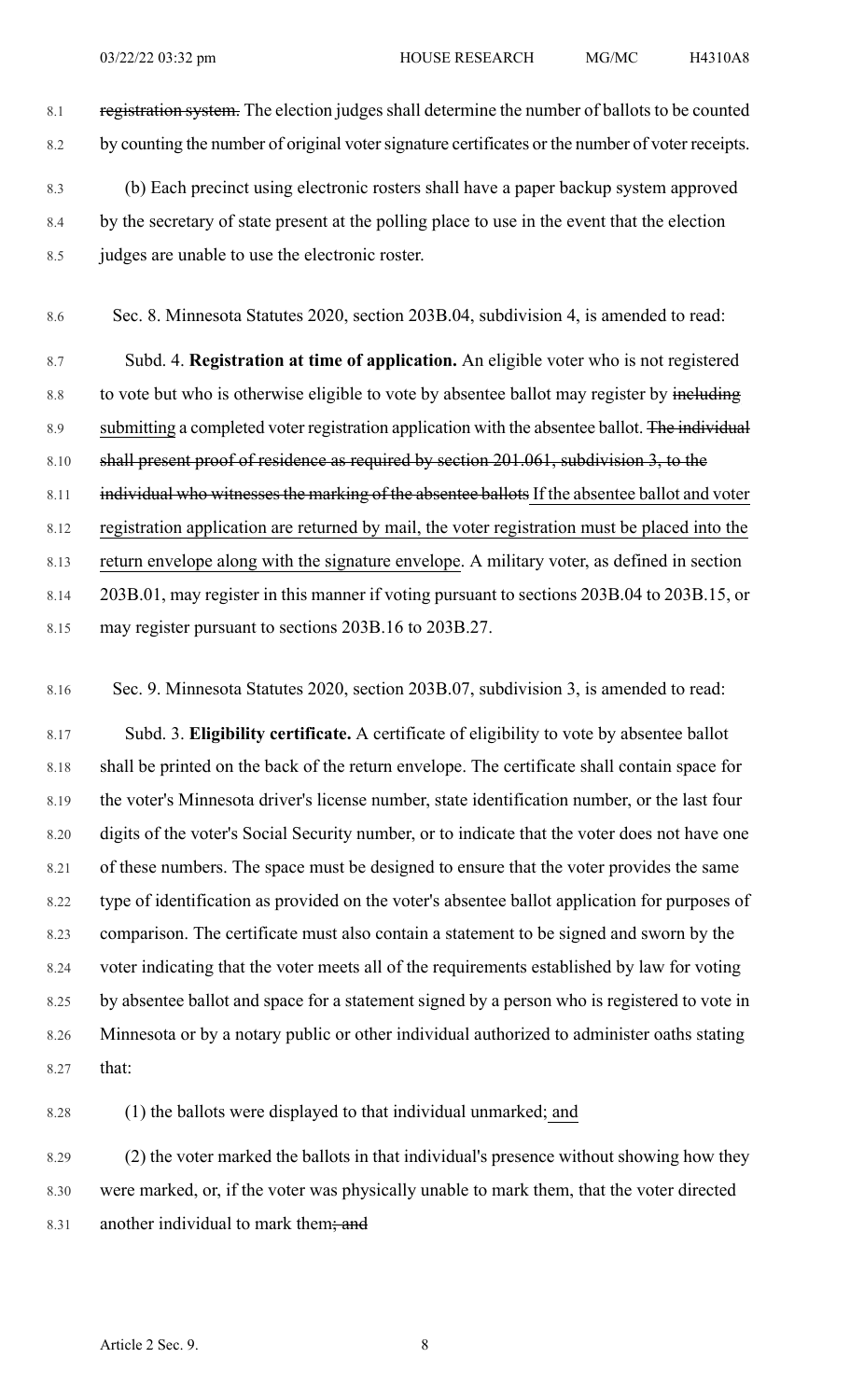9.1 (3) if the voter was not previously registered, the voter has provided proof of residence 9.2 as required by section 201.061, subdivision 3.

9.3 Sec. 10. Minnesota Statutes 2021 Supplement, section 203B.08, subdivision 3, is amended 9.4 to read:

9.5 Subd. 3. **Procedures on receipt of ballots.** (a) When absentee ballots are returned to a 9.6 county auditor or municipal clerk, that official shall stamp or initial and date the return 9.7 envelope and. The county auditor must open the return envelope to determine if a voter 9.8 registration application is in the envelope. If a voter registration application is in the envelope, 9.9 the county auditor must remove the voter registration application. The county auditor must 9.10 reseal the return envelope, initial across the seal, and note that a voter registration application 9.11 was removed from the envelope. The county auditor must place  $\ddot{a}$  all return envelopes in a 9.12 locked ballot container or other secured and locked space with other return envelopes 9.13 received by that office. Except for voter registration applications removed pursuant to this 9.14 section, all contents of the return envelope must remain in the return envelope until delivered 9.15 to the ballot board

9.16 (b). Within five days after receipt, the county auditor or municipal clerk shall deliver to 9.17 the ballot board all ballots received, except that during the 14 days immediately preceding 9.18 an election, the county auditor or municipal clerk shall deliver all ballots received to the 9.19 ballot board within three days. Ballots received on election day either (1) after 3:00 p.m., 9.20 if delivered in person; or (2) after 8:00 p.m., if delivered by mail or a package delivery 9.21 service, shall be marked as received late by the county auditor or municipal clerk, and must 9.22 not be delivered to the ballot board.

9.23 (c) Upon removing the voter registration application as required by paragraph (a), the 9.24 county auditor must promptly process the voter registration application as provided in section 9.25 201.121, subdivisions 1 and 2.

9.26 Sec. 11. Minnesota Statutes 2020, section 203B.081, subdivision 3, is amended to read:

9.27 Subd. 3. **Alternative procedure.** (a) The county auditor may make available a ballot 9.28 counter and a provisional ballot box for use by the preregistered voters during the seven 9.29 days before the election. If a ballot counter and ballot box is provided, a voter must be given 9.30 the option either (1) to vote using the process provided in section 203B.08, subdivision 1, 9.31 or (2) to vote in the manner provided in this subdivision.

9.32 (b) If a voter chooses to vote in the manner provided in this subdivision, the voter must 9.33 state the voter's name, address, and date of birth to the county auditor or municipal clerk.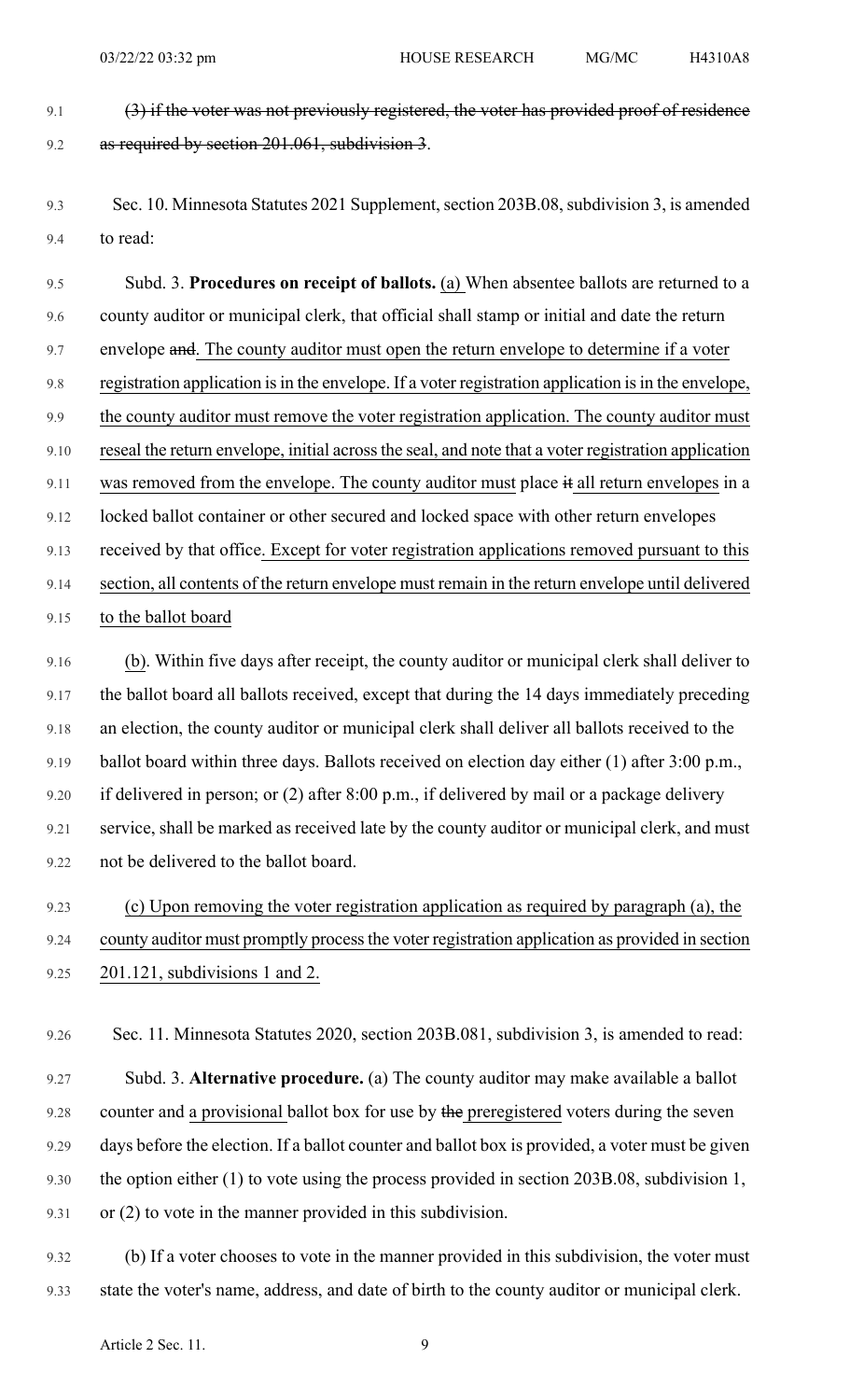10.1 The voter shall sign a voter's certificate, which must include the voter's name, identification 10.2 number, and the certification required by section 201.071, subdivision 1. The signature of 10.3 an individual on the voter's certificate and the issuance of a ballot to the individual is evidence 10.4 of the intent of the individual to vote at that election.

10.5 (c) After signing the voter's certificate, the voter shall be issued a provisional ballot and 10.6 immediately retire to a voting station or other designated location in the polling place to 10.7 mark the ballot. The ballot must not be taken from the polling place. If the voter spoils the 10.8 ballot, the voter may return it to the election official in exchange for a new ballot. After 10.9 completing the ballot, the voter shall deposit the ballot into the provisional ballot box.

10.10 (d) The election official must immediately record that the voter has voted a provisional 10.11 ballot in the manner provided in section 203B.121, subdivision 3. The provisional ballot 10.12 may be counted as provided in section 204C.135.

10.13 (e) The election duties required by this subdivision must be performed by the county 10.14 auditor, municipal clerk, or a deputy of the auditor or clerk.

10.15 (f) If a person is not registered to vote, the person must not be allowed to cast an absentee 10.16 provisional ballot using the alternative procedure authorized by this subdivision.

10.17 Sec. 12. Minnesota Statutes 2021 Supplement, section 203B.121, subdivision 2, is amended 10.18 to read:

10.19 Subd. 2. **Duties of ballot board; absentee ballots.** (a) The members of the ballot board 10.20 shall take possession of all signature envelopes delivered to them in accordance with section 10.21 203B.08. Upon receipt from the county auditor, municipal clerk, or school district clerk, 10.22 two or more members of the ballot board shall examine each signature envelope and shall 10.23 mark it accepted or rejected in the manner provided in this subdivision. Election judges 10.24 performing the duties in this section must be of different major political parties, unless they 10.25 are exempt from that requirement under section 205.075, subdivision 4, or section 205A.10, 10.26 subdivision 2.

10.27 (b) The members of the ballot board shall mark the signature envelope "Accepted" and 10.28 initial orsign the signature envelope below the word "Accepted" if a majority of the members 10.29 of the ballot board examining the envelope are satisfied that:

10.30 (1) the voter's name and address on the signature envelope are the same asthe information 10.31 provided on the absentee ballot application;

10.32 (2) the voter signed the certification on the envelope;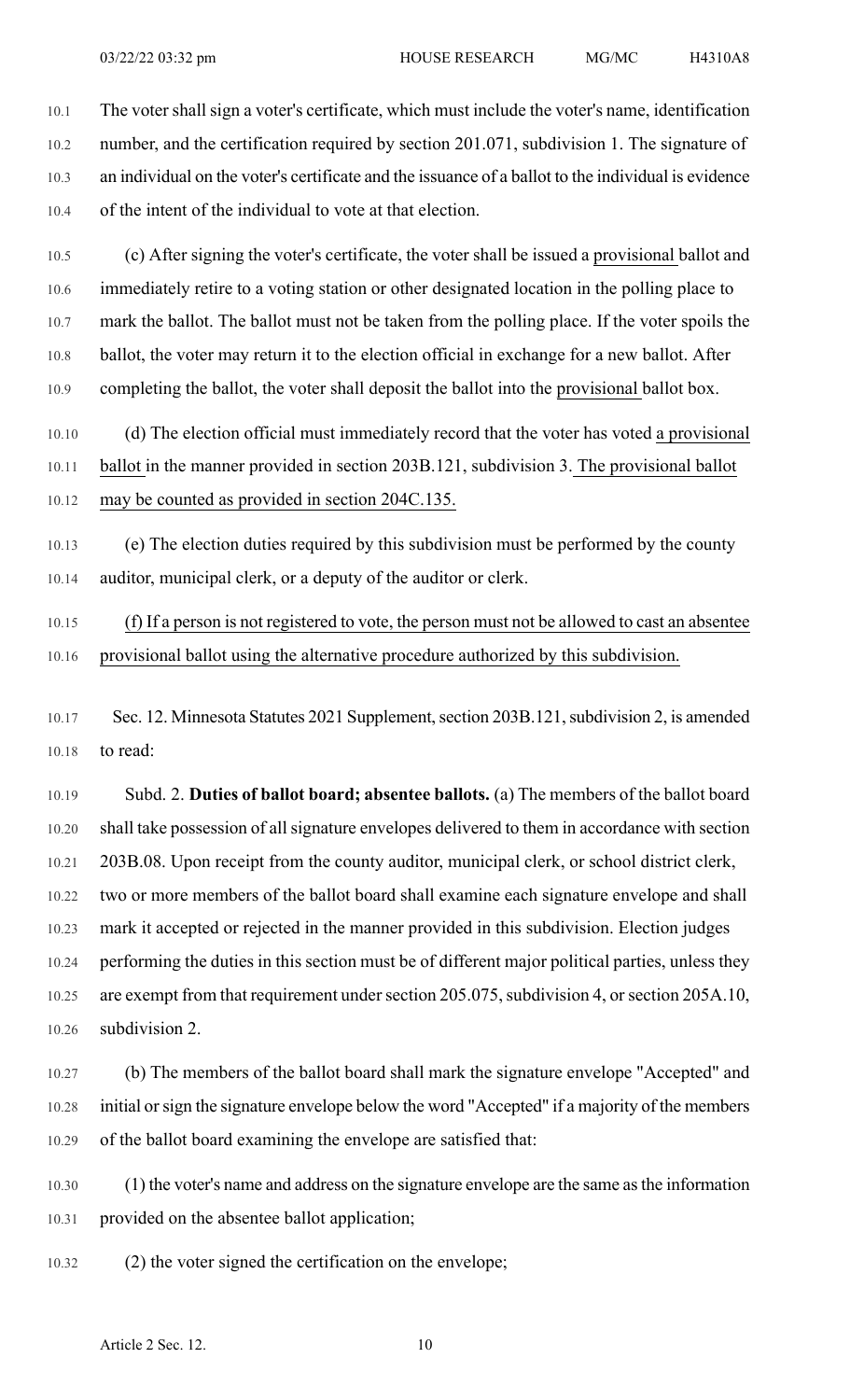11.1 (3) the voter's Minnesota driver's license, state identification number, or the last four 11.2 digits of the voter's Social Security number are the same as a number on the voter's absentee 11.3 ballot application or voter record. If the number does not match, the election judges must 11.4 compare the signature provided by the applicant to determine whether the ballots were 11.5 returned by the same person to whom they were transmitted;

11.6 (4) the voter is registered and eligible to vote in the precinct or has included a properly 11.7 completed voter registration application in the signature envelope;

11.8 (5) the certificate has been completed as prescribed in the directions for casting an 11.9 absentee ballot; and

11.10 (6) the voter has not already voted at that election, either in person or, if it is after the 11.11 close of business on the seventh day before the election, by absentee ballot.

11.12 The signature envelope from accepted ballots must be preserved and returned to the 11.13 county auditor.

11.14  $(c)(1)$  If a majority of the members of the ballot board examining a signature envelope 11.15 find that an absentee voter has failed to meet one of the requirements provided in paragraph 11.16 (b), they shall mark the signature envelope "Rejected," initial or sign it below the word 11.17 "Rejected," list the reason for the rejection on the envelope, and return it to the county 11.18 auditor. There is no other reason for rejecting an absentee ballot beyond those permitted by 11.19 this section. Failure to place the ballot within the secrecy envelope before placing it in the 11.20 outer white envelope is not a reason to reject an absentee ballot.

11.21 (2) If an envelope has been rejected at least five days before the election, the envelope 11.22 must remain sealed and the official in charge of the ballot board shall provide the voter with 11.23 a replacement absentee ballot and signature envelope in place of the rejected ballot.

11.24 (3) If an envelope is rejected within five days of the election, the envelope must remain 11.25 sealed and the official in charge of the ballot board must attempt to contact the voter by 11.26 telephone or e-mail to notify the voter that the voter's ballot has been rejected. The official 11.27 must document the attempts made to contact the voter.

11.28 (d) The official in charge of the absentee ballot board must mail the voter a written notice 11.29 of absentee ballot rejection between six and ten weeks following the election. If the official 11.30 determines that the voter has otherwise cast a ballot in the election, no notice is required. 11.31 If an absentee ballot arrives after the deadline for submission provided by this chapter, the 11.32 notice must be provided between six to ten weeks after receipt of the ballot. A notice of 11.33 absentee ballot rejection must contain the following information: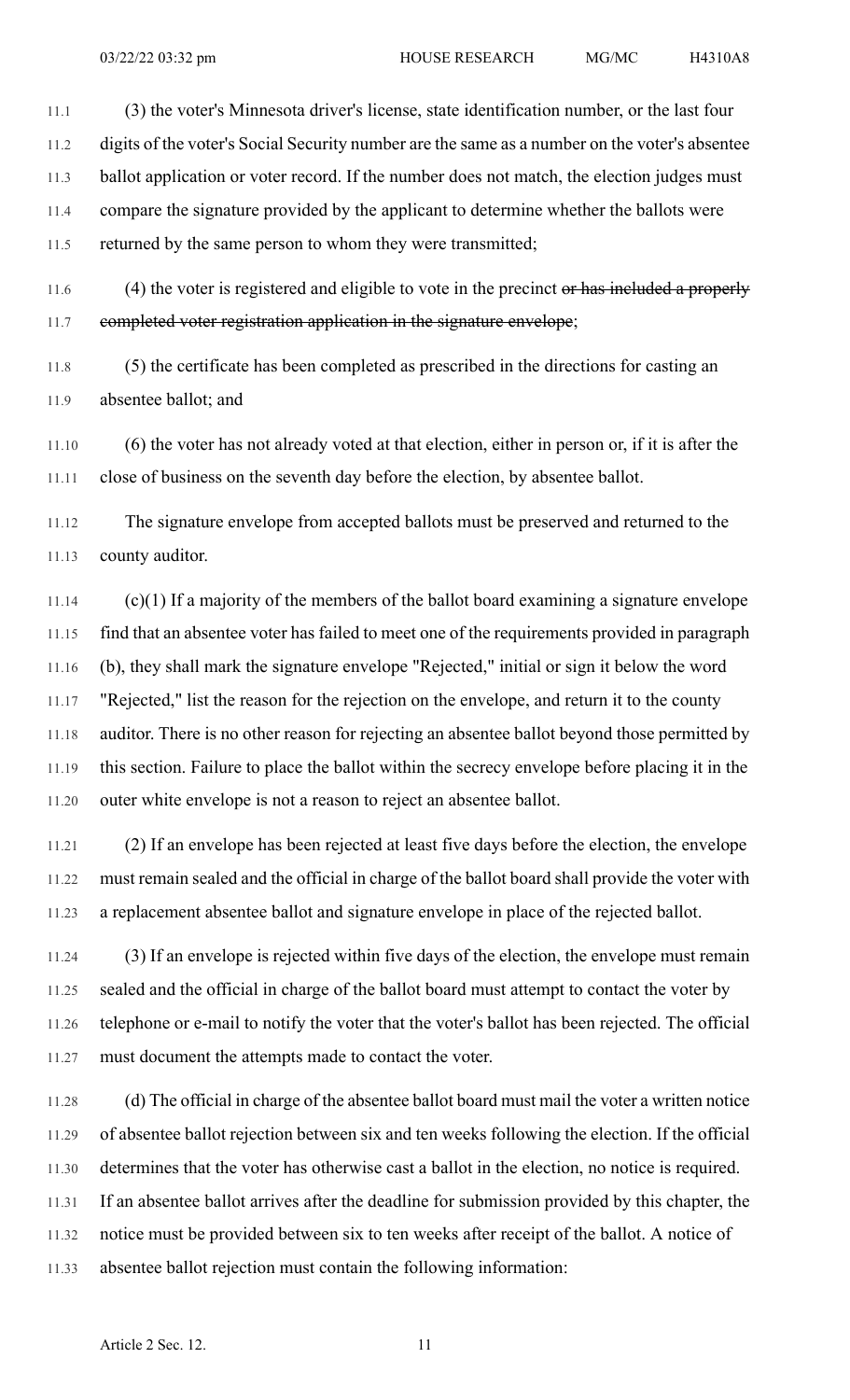- 12.1 (1) the date on which the absentee ballot was rejected or, if the ballot was received after 12.2 the required deadline for submission, the date on which the ballot was received;
- 12.3 (2) the reason for rejection; and
- 12.4 (3) the name of the appropriate election official to whom the voter may direct further 12.5 questions, along with appropriate contact information.
- 12.6 (e) An absentee ballot signature envelope marked "Rejected" may not be opened or 12.7 subject to further review except in an election contest filed pursuant to chapter 209.
- 12.8 Sec. 13. Minnesota Statutes 2020, section 204C.07, subdivision 3a, is amended to read:
- 12.9 Subd. 3a. **Residence requirement.** A challenger must be a resident of this state.
- 12.10 Appointed challengers seeking admission to a polling place to serve in that capacity must
- 12.11 prove their status as a resident of this state by presenting one of the documents listed in
- 12.12 section 201.061, subdivision 3. a driver's license or Minnesota identification card issued
- 12.13 pursuant to section 171.07, any document approved by the secretary of state as proper
- 12.14 identification, or one of the following:
- 12.15 (1) a current valid student identification card from a postsecondary educational institution
- 12.16 in Minnesota, if a list of students from that institution has been prepared under section
- 12.17 135A.17 and certified to the county auditor in the manner provided in rules of the secretary
- 12.18 of state; or
- 12.19 (2) a current student fee statement that contains the student's valid address in the precinct 12.20 together with a picture identification card.
- 12.21 Challengers need not prove residence in the precinct in which they seek to act as a challenger.
- 12.22 Sec. 14. **[204C.135] PROVISIONAL BALLOTS.**
- 12.23 Subdivision 1. **Casting provisional ballots.** (a) A voter who registered on election day 12.24 pursuant to section 201.061, subdivision 3, or who votes under section 203B.081, subdivision 12.25 3, is entitled to cast a provisional ballot.
- 12.26 (b) A voter seeking to cast a provisional ballot must sign a provisional ballot roster or 12.27 a provisional voter signature certificate and complete the voter registration application on 12.28 the provisional ballot envelope. The voter registration application may be completed by an 12.29 electronic roster and affixed to the provisional ballet envelope. The voter must also swear 12.30 or affirm in writing that the voter is eligible to vote, has not voted previously in the same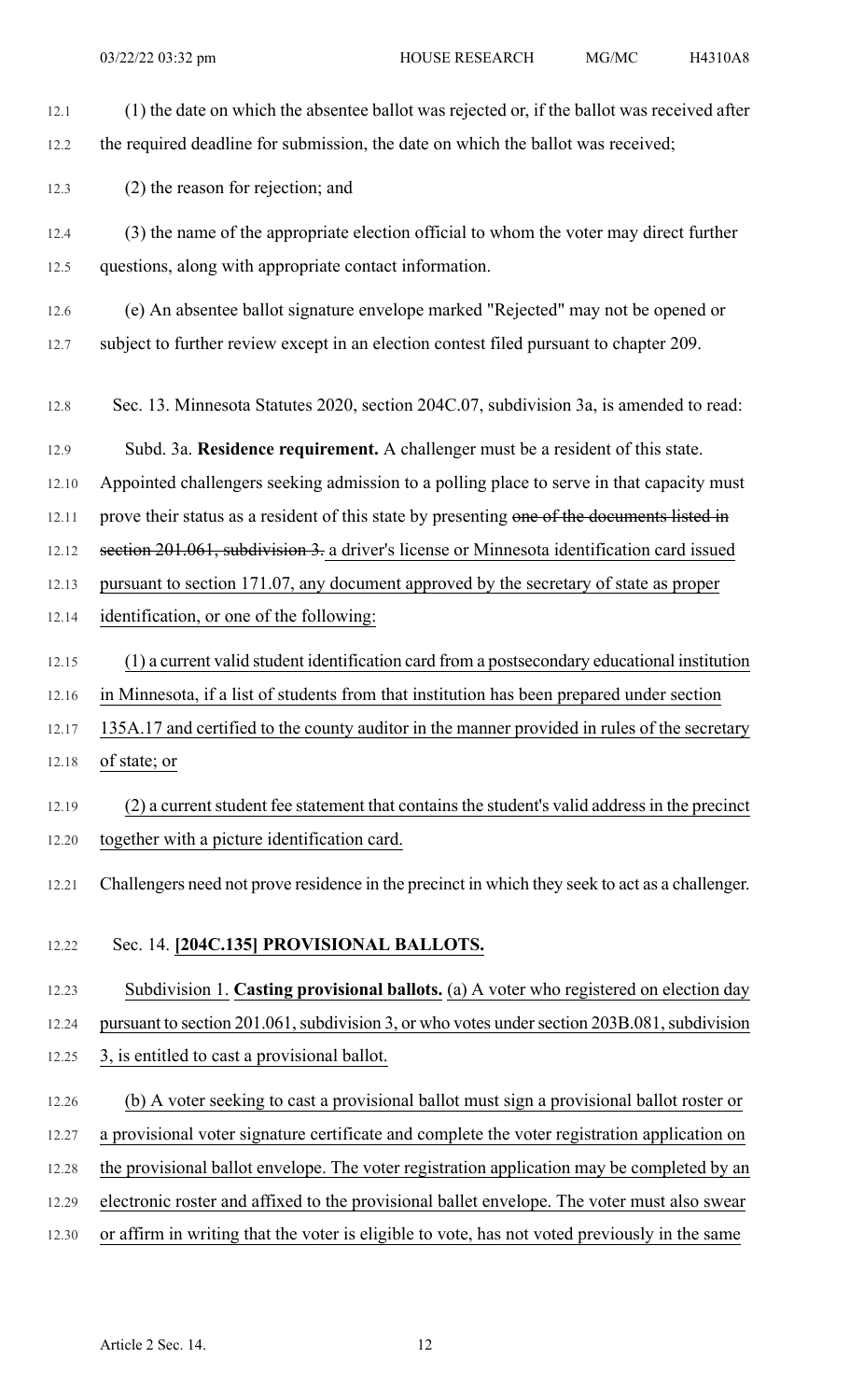| 13.1  | election, and meets the criteria for registering to vote in the precinct in which the voter     |
|-------|-------------------------------------------------------------------------------------------------|
| 13.2  | appears.                                                                                        |
| 13.3  | (c) Once the voter has completed the provisional ballot envelope, the voter must be             |
| 13.4  | allowed to cast a provisional ballot. The provisional ballot must be in the same form as the    |
| 13.5  | official ballot available in the precinct on election day. A completed provisional ballot shall |
| 13.6  | be sealed in a secrecy envelope. The secrecy envelope shall be sealed inside the voter's        |
| 13.7  | provisional ballot envelope and deposited by the voter in a secure, sealed provisional ballot   |
| 13.8  | box. Completed provisional ballots must not be combined with other voted ballots in the         |
| 13.9  | polling place.                                                                                  |
| 13.10 | (d) The secretary of state must prescribe the form of the secrecy and provisional ballot        |
| 13.11 | envelopes. The provisional ballot envelope must be a color other than that provided for         |
| 13.12 | absentee ballot envelopes and must be prominently labeled "Provisional Ballot Envelope."        |
| 13.13 | (e) Provisional ballots and related documentation shall be delivered to and securely            |
| 13.14 | maintained by the county auditor or municipal clerk in the same manner as required for          |
| 13.15 | other election materials under sections 204C.27 and 204C.28.                                    |
| 13.16 | Subd. 2. Accepting or rejecting provisional ballot envelopes. (a) Within seven days             |
| 13.17 | after the election, the county auditor or municipal clerk must process each applicant's         |
| 13.18 | registration application on the provisional ballot envelopes as provided by section 201.121,    |
| 13.19 | subdivisions 1 and 2. If the applicant is registered to vote, that voter's provisional ballot   |
| 13.20 | envelope must be accepted. The county auditor or municipal clerk must mark the provisional      |
| 13.21 | ballot envelope "Accepted" and initial or sign the envelope below the word "Accepted." If       |
| 13.22 | the applicant is not registered to vote, the provisional ballot envelope must be rejected. If   |
| 13.23 | a provisional ballot envelope is rejected, the county auditor or municipal clerk must mark      |
| 13.24 | the provisional ballot envelope "Rejected," initial or sign it below the word "Rejected," and   |
| 13.25 | list the reason for rejection on the envelope. The county auditor or municipal clerk must       |
| 13.26 | promptly record in the statewide voter registration system that a voter's provisional ballot    |
| 13.27 | envelope has been accepted or rejected.                                                         |
| 13.28 | (b) The county auditor or municipal clerk must mail the voter a written notice of               |
| 13.29 | provisional ballot rejection between six and ten weeks following the election. The notice       |
| 13.30 | must include the reason for rejection and the name of the appropriate election official to      |
| 13.31 | whom the voter may direct further questions, along with appropriate contact information.        |
| 13.32 | (c) A provisional ballot envelope marked "Rejected" may not be opened or subject to             |
| 13.33 | further review except in an election contest filed pursuant to chapter 209.                     |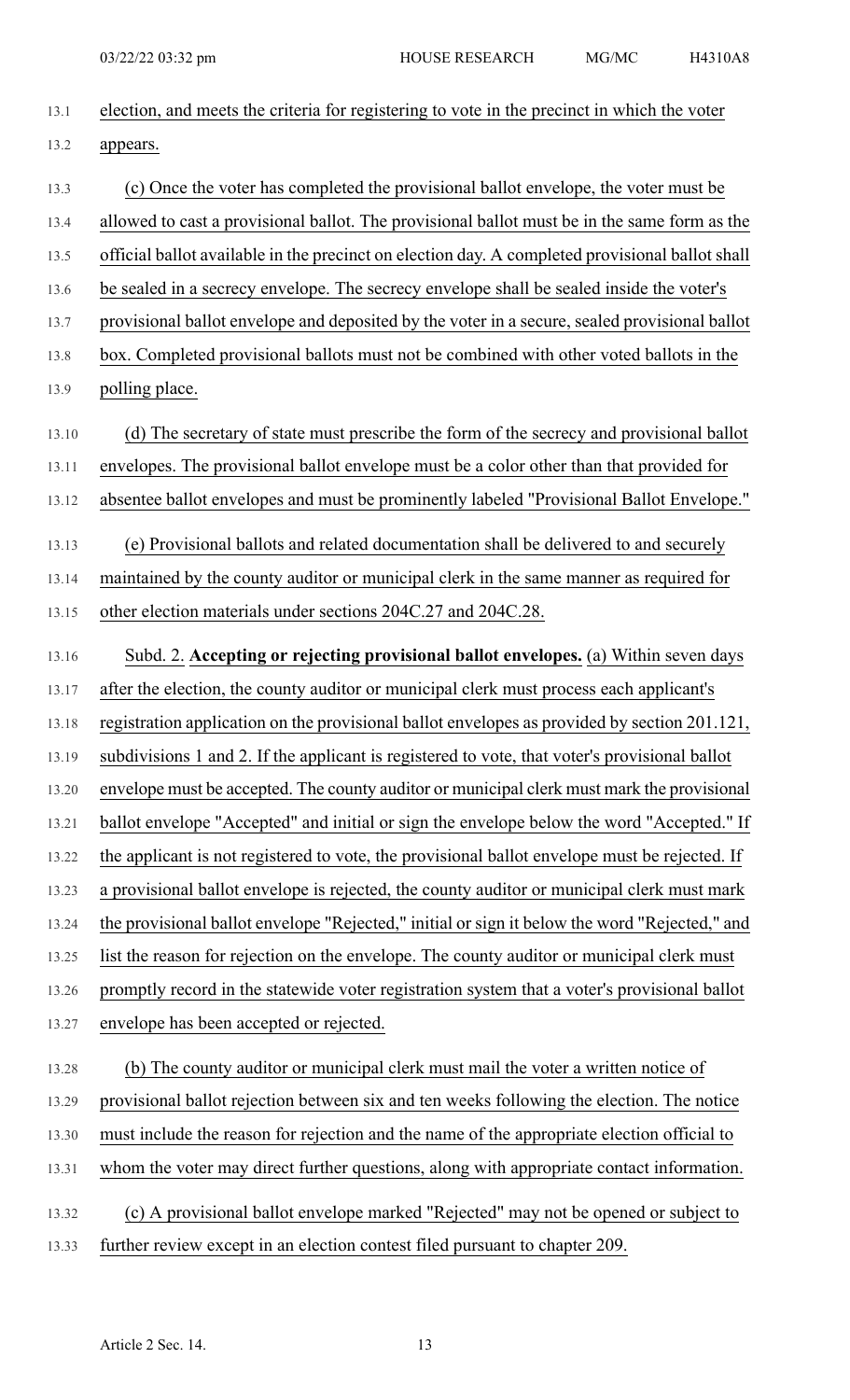- 14.1 Subd. 3. **Provisional ballots; reconciliation.** On the seventh day after the election and 14.2 prior to counting any provisional ballots in the final vote totals from a precinct, the county 14.3 auditor or municipal clerk must verify that the number of signatures appearing on the 14.4 provisional ballot roster from that precinct is equal to or greater than the number of 14.5 provisional ballots submitted by voters in the precinct on election day. Any discrepancy 14.6 must be resolved before the provisional ballots from the precinct may be counted. Excess 14.7 provisional ballots must be randomly withdrawn from the accepted provisional ballots in 14.8 the manner required by section 204C.20, subdivision 2.
- 14.9 Subd. 4. **Counting provisional ballots.** Once the reconciliation process required by 14.10 subdivision 3 is completed, accepted provisional ballot envelopes must be opened; duplicated 14.11 as needed in the manner provided in section 206.86, subdivision 5; initialed by the members 14.12 of the ballot board; and deposited in the appropriate ballot box. If more than one ballot is 14.13 enclosed in the ballot envelope, the ballots must be spoiled and must not be counted.

14.14 Sec. 15. Minnesota Statutes 2020, section 204C.32, is amended to read:

#### 14.15 **204C.32 CANVASS OF STATE PRIMARIES.**

14.16 Subdivision 1. **County canvass.** The county canvassing board shall meet at the county 14.17 auditor's office on either the second or third the tenth day following the state primary. After 14.18 taking the oath of office, the canvassing board shall publicly canvass the election returns 14.19 delivered to the county auditor. The board shall complete the canvass by the third tenth day 14.20 following the state primary and shall promptly prepare and file with the county auditor a 14.21 report that states:

14.22 (a) the number of individuals voting at the election in the county, and in each precinct;

14.23 (b) the number of individuals registering to vote on election day and the number of 14.24 individuals registered before election day in each precinct;

14.25 (c) for each major political party, the names of the candidates running for each partisan 14.26 office and the number of votes received by each candidate in the county and in each precinct;

14.27 (d) the names of the candidates of each major political party who are nominated; and

14.28 (e) the number of votes received by each of the candidates for nonpartisan office in each 14.29 precinct in the county and the names of the candidates nominated for nonpartisan office.

14.30 Upon completion of the canvass, the county auditor shall mail or deliver a notice of 14.31 nomination to each nominee for county office voted for only in that county. The county 14.32 auditor shall transmit one of the certified copies of the county canvassing board report for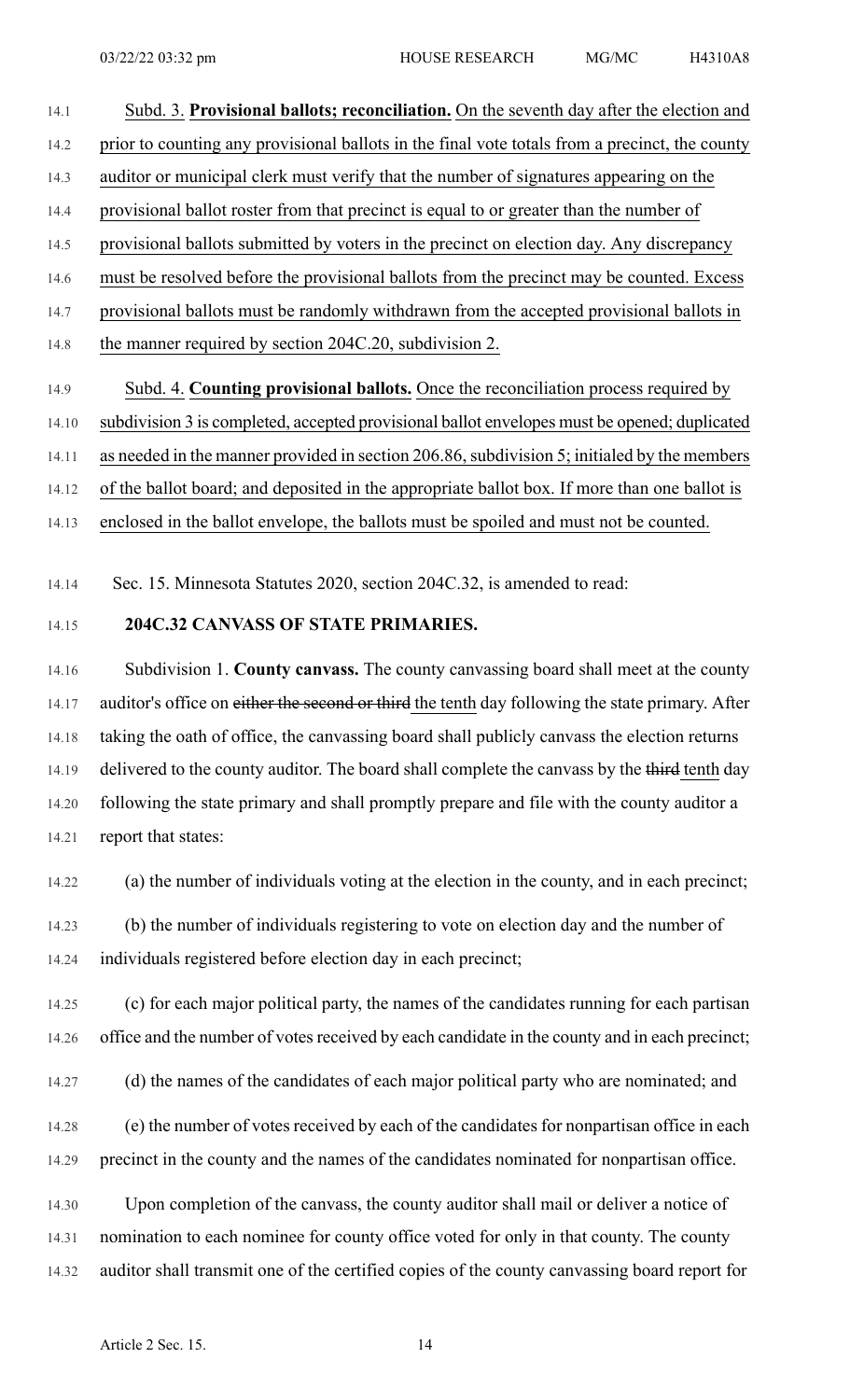15.1 state and federal offices to the secretary of state by express mail or similar service 15.2 immediately upon conclusion of the county canvass. The secretary of state shall mail a 15.3 notice of nomination to each nominee for state or federal office.

15.4 Subd. 2. **State canvass.** The State Canvassing Board shall meet at a public meeting 15.5 space located in the Capitol complex area seven 14 days after the state primary to canvass 15.6 the certified copies of the county canvassing board reports received from the county auditors. 15.7 Immediately after the canvassing board declares the results, the secretary of state shall 15.8 certify the names of the nominees to the county auditors. The secretary of state shall mail 15.9 to each nominee a notice of nomination.

15.10 Sec. 16. Minnesota Statutes 2020, section 204C.33, subdivision 1, is amended to read:

15.11 Subdivision 1. **County canvass.** The county canvassing board shall meet at the county 15.12 auditor's office between the third tenth and tenth 17th days following the state general 15.13 election. After taking the oath of office, the board shall promptly and publicly canvass the 15.14 general election returns delivered to the county auditor. Upon completion of the canvass, 15.15 the board shall promptly prepare and file with the county auditor a report which states:

15.16 (a) the number of individuals voting at the election in the county and in each precinct;

15.17 (b) the number of individuals registering to vote on election day and the number of 15.18 individuals registered before election day in each precinct;

15.19 (c) the names of the candidates for each office and the number of votes received by each 15.20 candidate in the county and in each precinct;

15.21 (d) the number of votes counted for and against a proposed change of county lines or 15.22 county seat; and

15.23 (e) the number of votes counted for and against a constitutional amendment or other 15.24 question in the county and in each precinct.

15.25 The result of write-in votes cast on the general election ballots must be compiled by the 15.26 county auditor before the county canvass, except that write-in votes for a candidate for 15.27 federal, state, or county office must not be counted unless the candidate has timely filed a 15.28 request under section 204B.09, subdivision 3. The county auditor shall arrange for each 15.29 municipality to provide an adequate number of election judges to perform this duty or the 15.30 county auditor may appoint additional election judges for this purpose. The county auditor 15.31 may open the envelopes or containers in which the voted ballots have been sealed in order 15.32 to count and record the write-in votes and must reseal the voted ballots at the conclusion of 15.33 this process. The county auditor must prepare a separate report of votes received by precinct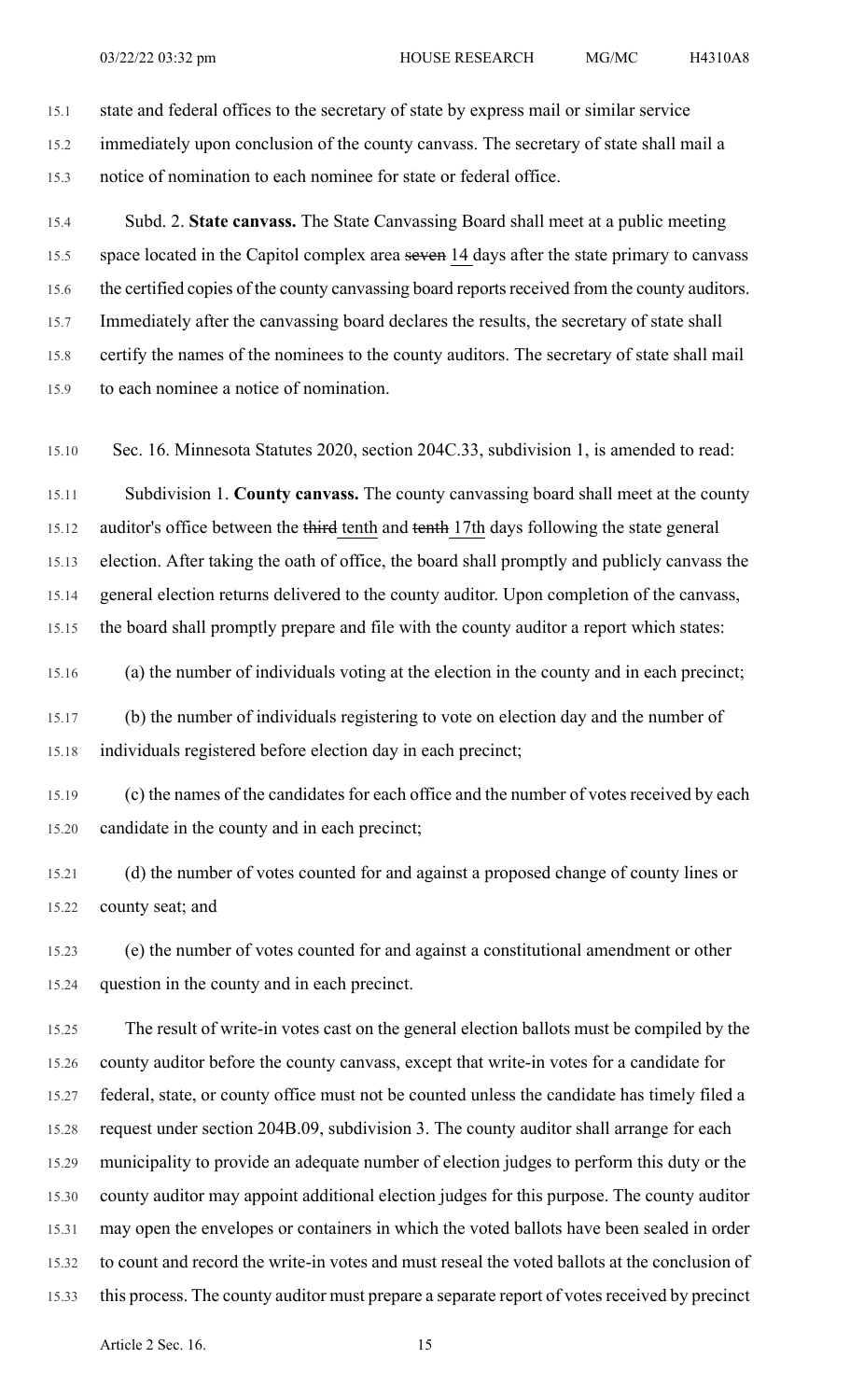16.1 for write-in candidates for federal, state, and county offices who have requested under 16.2 section 204B.09 that votes for those candidates be tallied.

16.3 Upon completion of the canvass, the county canvassing board shall declare the candidate 16.4 duly elected who received the highest number of votes for each county and state office voted 16.5 for only within the county. The county auditor shall transmit a certified copy of the county 16.6 canvassing board report for state and federal offices to the secretary of state by messenger, 16.7 express mail, or similar service immediately upon conclusion of the county canvass.

16.8 Sec. 17. Minnesota Statutes 2020, section 204C.37, is amended to read:

## 16.9 **204C.37 COUNTY CANVASS; RETURN OF REPORTS TO SECRETARY OF** 16.10 **STATE.**

16.11 A copy of the report required by sections 204C.32, subdivision 1, and 204C.33, 16.12 subdivision 1, shall be certified under the official seal of the county auditor. The copy shall 16.13 be enclosed in an envelope addressed to the secretary of state, with the county auditor's 16.14 name and official address and the words "Election Returns" endorsed on the envelope. The 16.15 copy of the canvassing board report must be sent by express mail or delivered to the secretary 16.16 of state. If the copy is not received by the secretary of state within ten 17 days following 16.17 the applicable election a primary election, or within 24 days following a general election, 16.18 the secretary of state shall immediately notify the county auditor, who shall deliver another 16.19 copy to the secretary of state by special messenger.

16.20 Sec. 18. Minnesota Statutes 2020, section 205.065, subdivision 5, is amended to read:

16.21 Subd. 5. **Results.** The municipal primary shall be conducted and the returns made in the 16.22 manner provided for the state primary so far as practicable. The canvass may be conducted 16.23 on either the second or third day after the primary.

16.24 The governing body of the municipality shall canvass the returns on the tenth day after 16.25 the primary, and the two candidates for each office who receive the highest number of votes, 16.26 or a number of candidates equal to twice the number of individuals to be elected to the 16.27 office, who receive the highest number of votes, shall be the nominees for the office named. 16.28 Their names shall be certified to the municipal clerk who shall place them on the municipal 16.29 general election ballot without partisan designation and without payment of an additional 16.30 fee.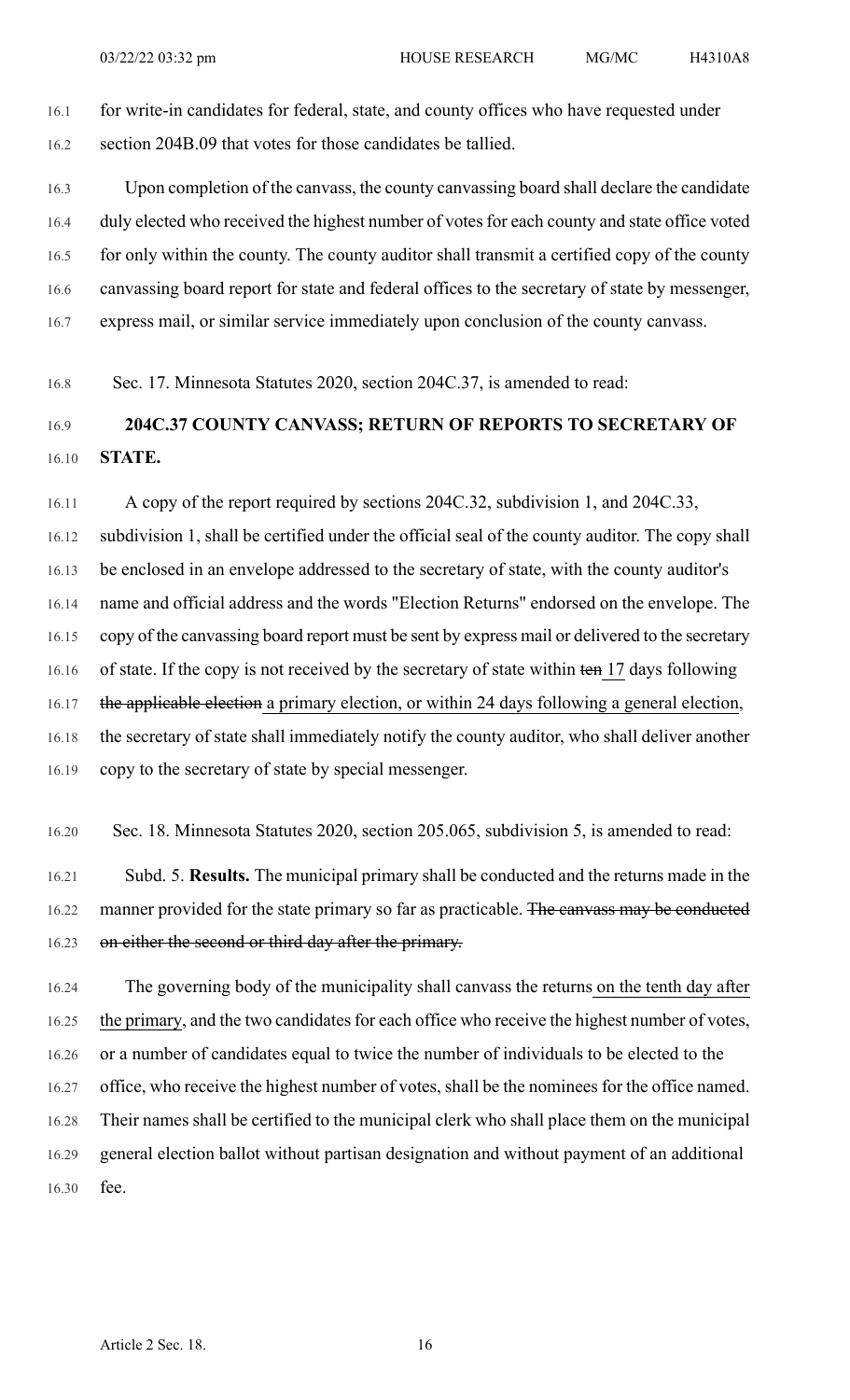17.1 Sec. 19. Minnesota Statutes 2020, section 205.185, subdivision 3, is amended to read:

17.2 Subd. 3. **Canvass of returns, certificate of election, ballots, disposition.** (a) Between 17.3 the third tenth and tenth 17th days after an election, the governing body of a city conducting 17.4 any election including a special municipal election, or the governing body of a town 17.5 conducting the general election in November shall act as the canvassing board, canvass the 17.6 returns, and declare the results of the election. The governing body of a town conducting 17.7 the general election in March shall act as the canvassing board, canvass the returns, and 17.8 declare the results of the election within two nine days after an election.

17.9 (b) After the time for contesting elections has passed, the municipal clerk shall issue a 17.10 certificate of election to each successful candidate. In case of a contest, the certificate shall 17.11 not be issued until the outcome of the contest has been determined by the proper court.

17.12 (c) In case of a tie vote, the canvassing board having jurisdiction over the municipality 17.13 shall determine the result by lot. The clerk of the canvassing board shall certify the results 17.14 of the election to the county auditor, and the clerk shall be the final custodian of the ballots 17.15 and the returns of the election.

17.16 Sec. 20. Minnesota Statutes 2020, section 205A.03, subdivision 4, is amended to read:

17.17 Subd. 4. **Results.** (a) The school district primary must be conducted and the returns 17.18 made in the manner provided for the state primary as far as practicable. If the primary is 17.19 conducted:

17.20 (1) only within that school district, a canvass may be conducted on either the second or 17.21 third day after the primary; or

 $17.22$  (2) in conjunction with the state primary, the canvass must be conducted on the third 17.23 day after the primary, except as otherwise provided in paragraph (b).

17.24 On the tenth day after the primary, the school board of the school district shall canvass 17.25 the returns, and the two candidates for each specified school board position who receive 17.26 the highest number of votes, or a number of candidates equal to twice the number of 17.27 individuals to be elected to at-large school board positions who receive the highest number 17.28 of votes, are the nominees for the office named. Their names must be certified to the school 17.29 district clerk who shall place them on the school district general election ballot without 17.30 partisan designation and without payment of an additional fee.

17.31 (b) Following a school district primary as described in paragraph (a), clause (2), a canvass 17.32 may be conducted on the second day after the primary if the county auditor of each county 17.33 in which the school district is located agrees to administratively review the school district's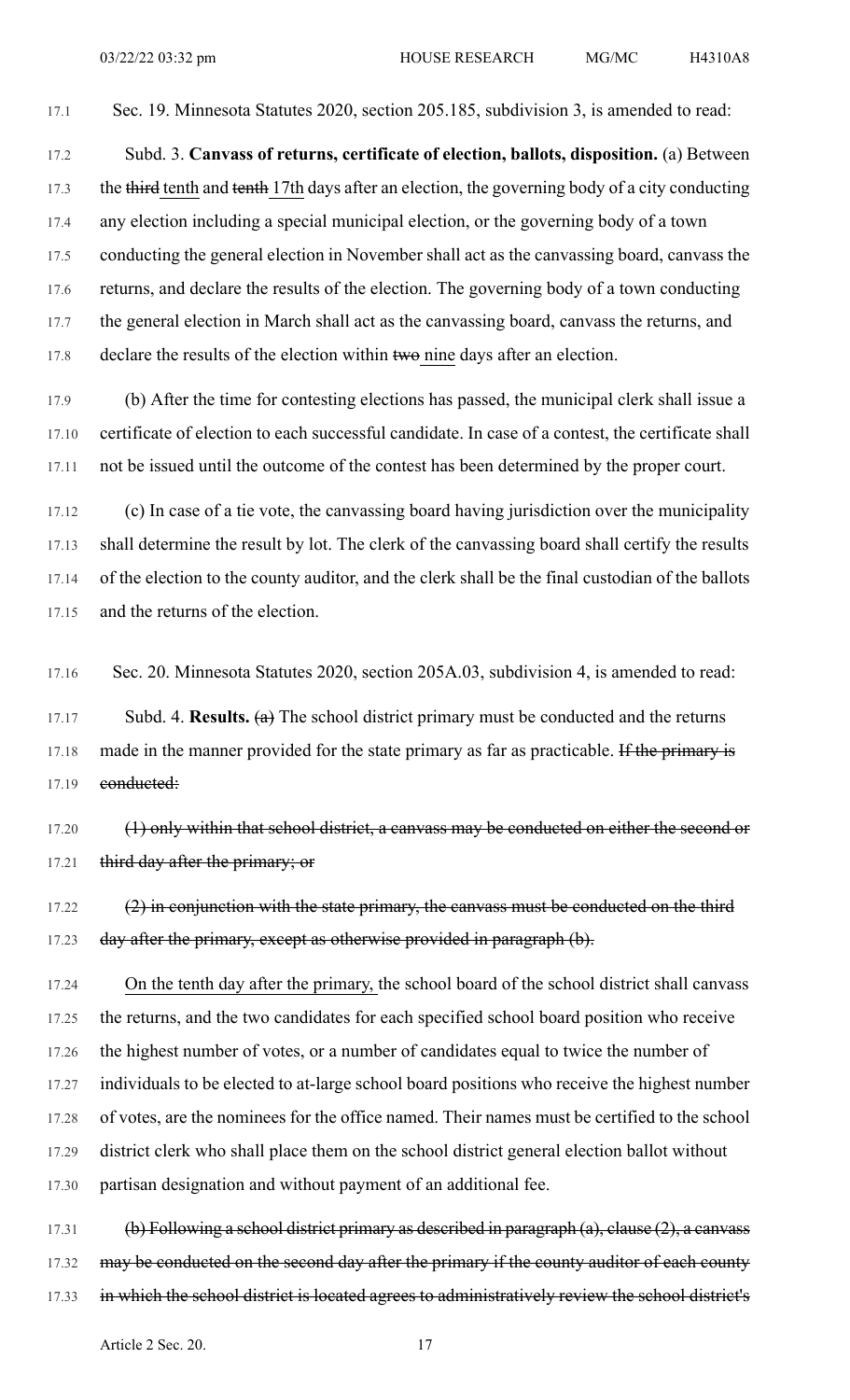- 18.1 primary voting statistics for accuracy and completeness within a time that permits the canvass 18.2 to be conducted on that day.
- 

18.3 Sec. 21. Minnesota Statutes 2020, section 205A.10, subdivision 3, is amended to read:

18.4 Subd. 3. **Canvass of returns, certificate of election, ballots, disposition.** Between the 18.5 third tenth and tenth 17th days after a school district election other than a recount of a special 18.6 election conducted under section 126C.17, subdivision 9, or 475.59, the school board shall 18.7 canvass the returns and declare the results of the election. After the time for contesting 18.8 elections has passed, the school district clerk shall issue a certificate of election to each 18.9 successful candidate. If there is a contest, the certificate of election to that office must not 18.10 be issued until the outcome of the contest has been determined by the proper court. If there 18.11 is a tie vote, the school board shall determine the result by lot. The clerk shall deliver the 18.12 certificate of election to the successful candidate by personal service or certified mail. The 18.13 successful candidate shall file an acceptance and oath of office in writing with the clerk 18.14 within 30 days of the date of mailing or personal service. A person who fails to qualify prior 18.15 to the time specified shall be deemed to have refused to serve, but that filing may be made 18.16 at any time before action to fill the vacancy has been taken. The school district clerk shall 18.17 certify the results of the election to the county auditor, and the clerk shall be the final 18.18 custodian of the ballots and the returns of the election.

18.19 A school district canvassing board shall perform the duties of the school board according 18.20 to the requirements of this subdivision for a recount of a special election conducted under 18.21 section 126C.17, subdivision 9, or 475.59.

### 18.22 Sec. 22. **PUBLIC AWARENESS CAMPAIGN; SECRETARY OF STATE.**

18.23 The secretary of state must conduct a public awareness campaign to encourage people 18.24 to register to vote prior to election day. At a minimum, the secretary of state must conduct 18.25 the public awareness campaign in each even-numbered year from June 1 until the voter

- 
- 18.26 registration period ends prior to the state general election.
- 18.27 Sec. 23. **REPEALER.**

# 18.28 (a) Minnesota Statutes 2020, sections 135A.17, subdivision 2; and 201.061, subdivision 18.29 7, are repealed.

18.30 (b) Minnesota Statutes 2021 Supplement, section 201.121, subdivision 3, is repealed.